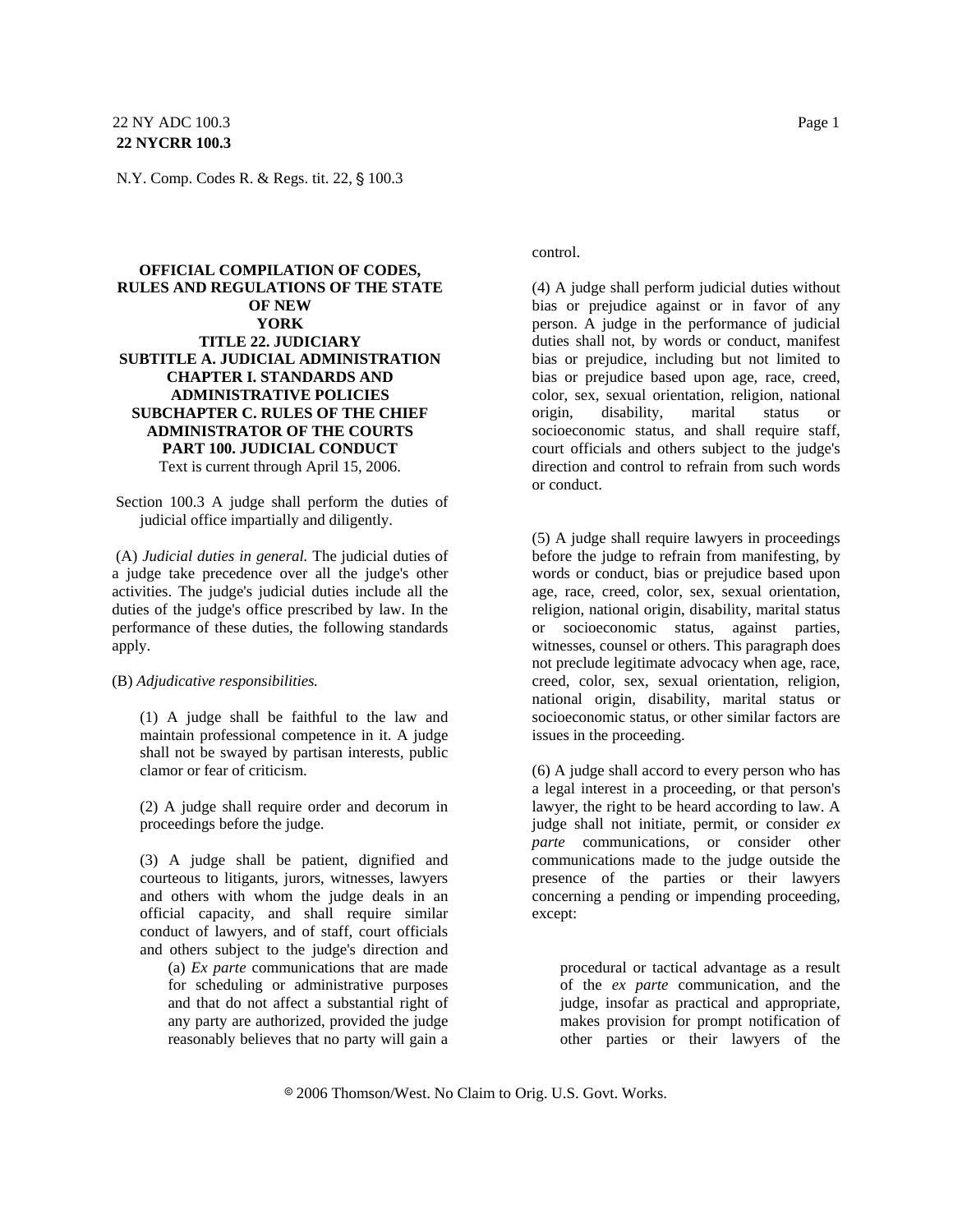substance of the *ex parte* communication and allows an opportunity to respond.

(b) A judge may obtain the advice of a disinterested expert on the law applicable to a proceeding before the judge if the judge gives notice to the parties of the person consulted and a copy of such advice if the advice is given in writing and the substance of the advice if it is given orally, and affords the parties reasonable opportunity to respond.

(c) A judge may consult with court personnel whose function is to aid the judge in carrying out the judge's adjudicative responsibilities or with other judges.

(d) A judge, with the consent of the parties, may confer separately with the parties and their lawyers on agreed-upon matters.

(e) A judge may initiate or consider any *ex parte* communications when authorized by law to do so.

(7) A judge shall dispose of all judicial matters promptly, efficiently and fairly.

(8) A judge shall not make any public comment about a pending or impending proceeding in any court within the United States or its territories. The judge shall require similar abstention on the part of court personnel subject to the judge's direction and control. This paragraph does not prohibit judges from making public statements in the course of their official duties or from explaining for public information the procedures of the court. This paragraph does not apply to proceedings in which the judge is a litigant in a personal capacity.

(3) A judge shall not make unnecessary appointments. A judge shall exercise the power of appointment impartially and on the basis of (9) A judge shall not:

(a) make pledges or promises of conduct in office that are inconsistent with the impartial performance of the adjudicative duties of the office;

(b) with respect to cases, controversies or issues that are likely to come before the court, make commitments that are inconsistent with the impartial performance of the adjudicative duties of the office.

(10) A judge shall not commend or criticize jurors for their verdict other than in a court order or opinion in a proceeding, but may express appreciation to jurors for their service to the judicial system and the community.

(11) A judge shall not disclose or use, for any purpose unrelated to judicial duties, nonpublic information acquired in a judicial capacity.

(C) *Administrative responsibilities.*

(1) A judge shall diligently discharge the judge's administrative responsibilities without bias or prejudice and maintain professional competence in judicial administration, and should cooperate with other judges and court officials in the administration of court business.

(2) A judge shall require staff, court officials and others subject to the judge's direction and control to observe the standards of fidelity and diligence that apply to the judge and to refrain from manifesting bias or prejudice in the performance of their official duties.

merit. A judge shall avoid nepotism and favoritism. A judge shall not approve compensation of appointees beyond the fair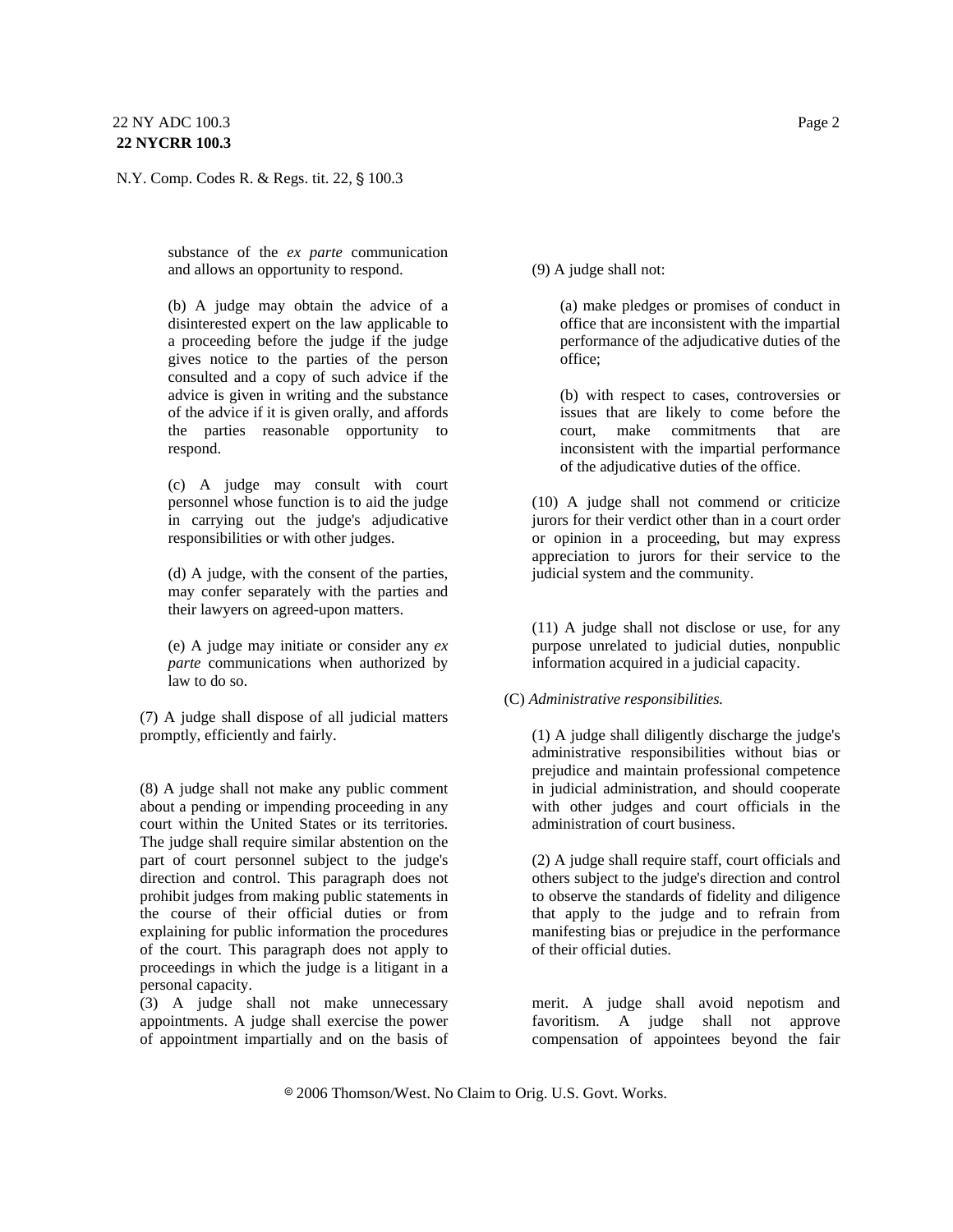value of services rendered. A judge shall not appoint or vote for the appointment of any person as a member of the judge's staff or that of the court of which the judge is a member, or as an appointee in a judicial proceeding, who is a relative within the fourth degree of relationship of either the judge or the judge's spouse or the spouse of such a person. A judge shall refrain from recommending a relative within the fourth degree of relationship of either the judge or the judge's spouse or the spouse of such person for appointment or employment to another judge serving in the same court. A judge also shall comply with the requirements of Part 8 of the Rules of the Chief Judge (22 NYCRR Part 8) relating to the appointment of relatives of judges. Nothing in this paragraph shall prohibit appointment of the spouse of the town or village justice, or other member of such justice's household, as clerk of the town or village court in which such justice sits, provided that the justice obtains the prior approval of the Chief Administrator of the Courts, which may be given upon a showing of good cause.

(D) *Disciplinary responsibilities.*

(1) A judge who receives information indicating a substantial likelihood that another judge has committed a substantial violation of this Part shall take appropriate action.

(2) A judge who receives information indicating a substantial likelihood that a lawyer has committed a substantial violation of the Code of Professional Responsibility shall take appropriate action.

(3) Acts of a judge in the discharge of disciplinary responsibilities are part of a judge's judicial duties.

### (E) *Disqualification.*

(1) A judge shall disqualify himself or herself in

a proceeding in which the judge's impartiality might reasonably be questioned, including but not limited to instances where:

(a) (i) the judge has a personal bias or prejudice concerning a party; or (ii) the judge has personal knowledge of disputed evidentiary facts concerning the proceeding;

(b) the judge knows that: (i) the judge served as a lawyer in the matter in controversy; or (ii) a lawyer with whom the judge previously practiced law served during such association as a lawyer concerning the matter; or (iii) the judge has been a material witness concerning it;

(c) the judge knows that he or she, individually or as a fiduciary, or the judge's spouse or minor child residing in the judge's household has an economic interest in the subject matter in controversy or in a party to the proceeding or has any other interest that could be substantially affected by the proceeding;

(d) the judge knows that the judge or the judge's spouse, or a person known by the judge to be within the sixth degree of relationship to either of them, or the spouse of such a person: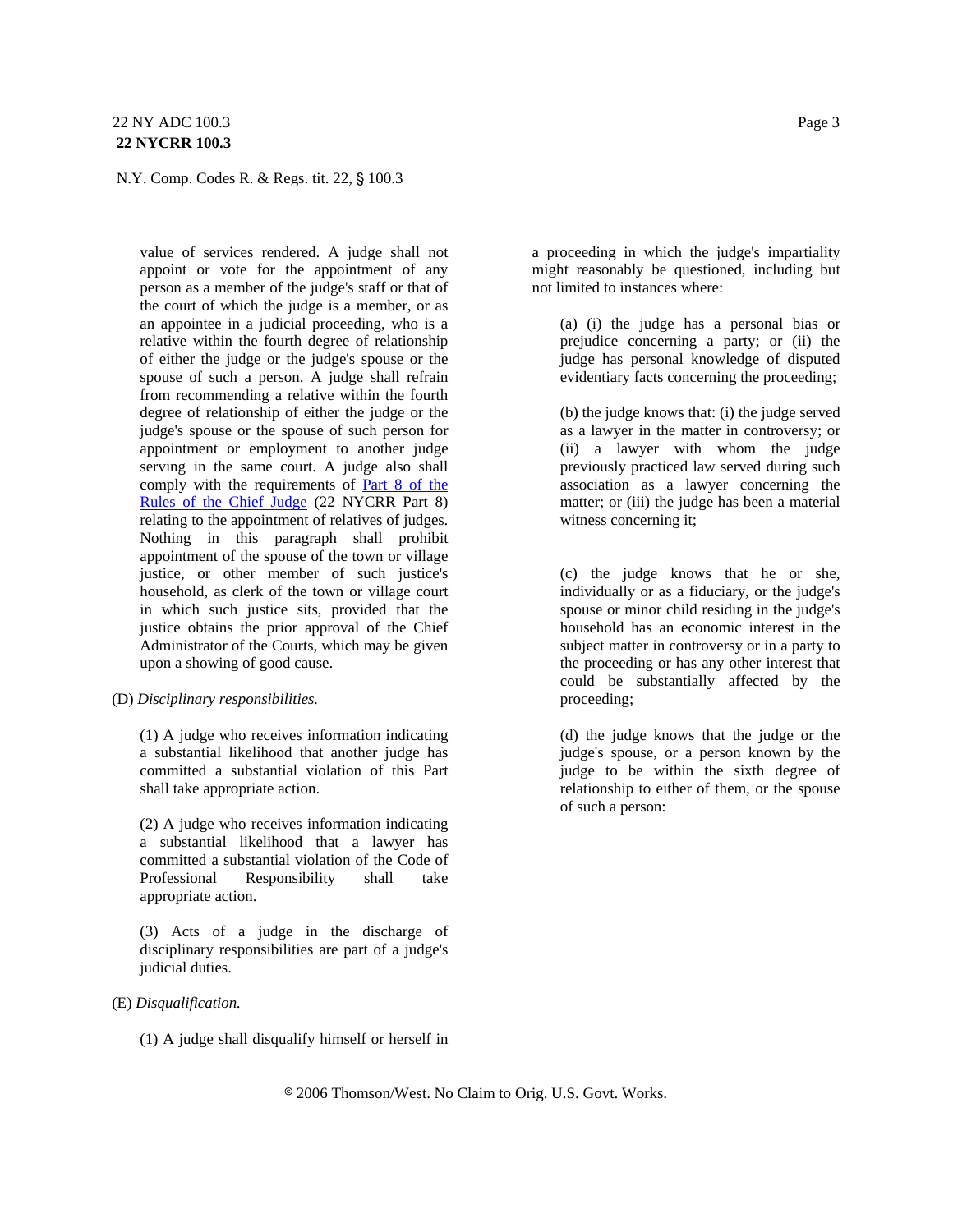(i) is a party to the proceeding; (ii) is an officer, director or trustee of a party; (iii) has an interest that could be substantially affected by the proceeding;

(e) the judge knows that the judge or the judge's spouse, or a person known by the judge to be within the fourth degree of relationship to either of them, or the spouse of such a person, is acting as a lawyer in the proceeding or is likely to be a material witness in the proceeding.

(f) The judge, while a judge or while a candidate for judicial office, has made a pledge or promise of conduct in office that is inconsistent with the impartial performance of the adjudicative duties of the office or has made a public statement not in the judge's adjudicative capacity that commits the judge with respect to:

(*i*) an issue in the proceeding; or

(*ii*) the parties or controversy in the proceeding.

(g) Notwithstanding the provisions of subparagraphs (c) and (d) of this section, if a judge would be disqualified because of the appearance or discovery, after the matter was assigned to the judge, that the judge individually or as a fiduciary, the judge's spouse, or a minor child residing in his or her household has an economic interest in a party to the proceeding, disqualification is not required if the judge, spouse or minor child, as the case may be, divests himself or herself of the interest that provides the grounds for the disqualification.

(2) A judge shall keep informed about the judge's personal and fiduciary economic interests, and make a reasonable effort to keep informed about the personal economic interests of the judge's spouse and minor children residing in the judge's household.

(F) *Remittal of disqualification.* A judge disqualified by the terms of subdivision (E), except subparagraph  $(1)(a)(i)$ , subparagraph  $(1)(b)(i)$  or  $(iii)$  or subparagraph  $(1)(d)(i)$  of this section, may disclose on the record the basis of the judge's disqualification. If, following such disclosure of any basis for disqualification, the parties who have appeared and not defaulted and their lawyers, without participation by the judge, all agree that the judge should not be disqualified, and the judge believes that he or she will be impartial and is willing to participate, the judge may participate in the proceeding. The agreement shall be incorporated in the record of the proceeding.

## **Historical Note**

Sec. filed Aug. 1, 1972; amd. filed Nov. 26, 1976; renum. 111.3, new added by renum. and amd. 33.3, filed Feb. 2, 1982; amds. filed: Nov. 15, 1984; July 14, 1986; June 21, 1988; July 13, 1989; Oct. 27, 1989; repealed, new filed Feb. 1, 1996; amds. filed: Feb. 21, 2006; March 6, 2006 eff. Feb. 28, 2006. Amended (C), (E).

**<**General Materials (GM) - References, Annotations, or Tables**>**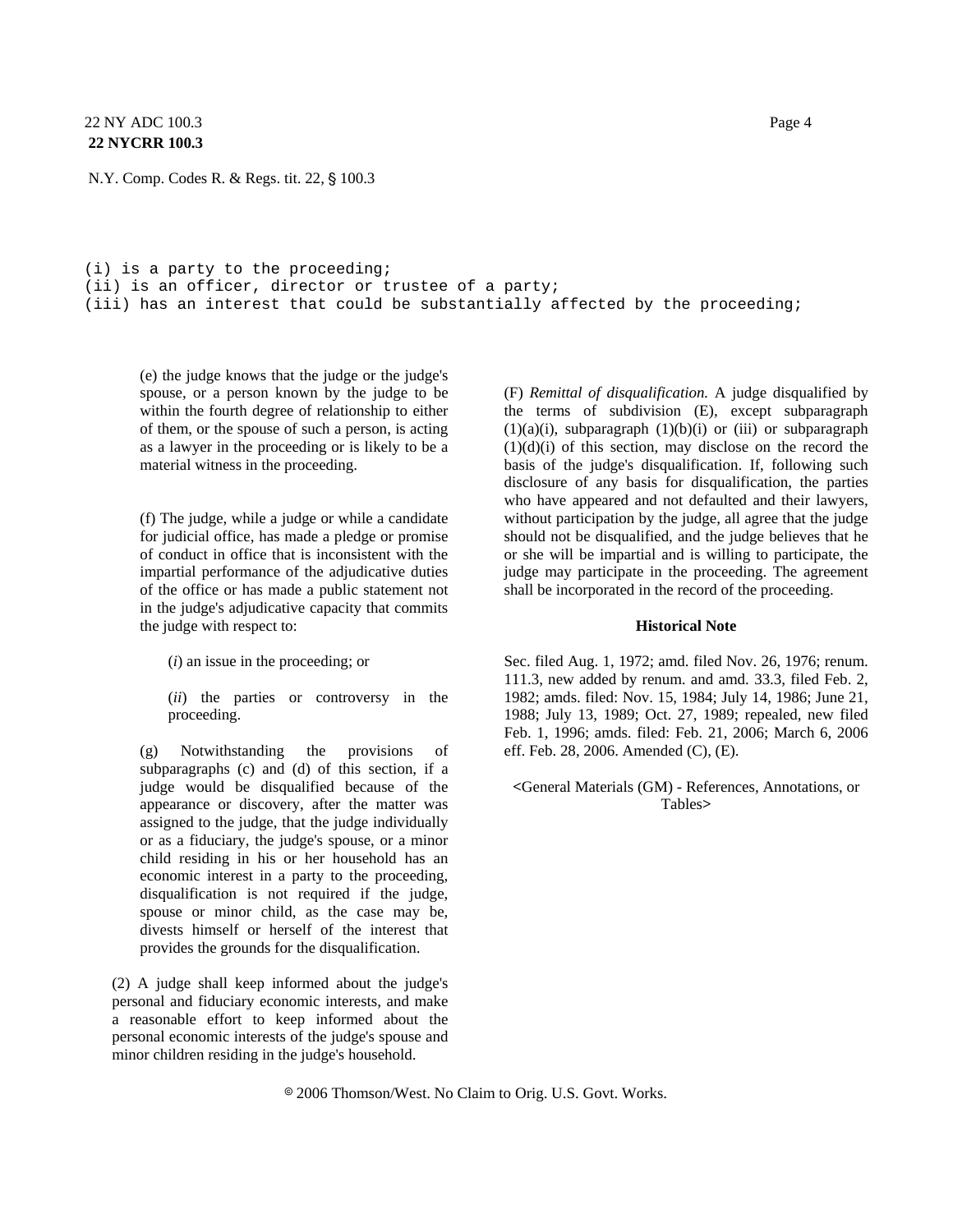RESEARCH REFERENCES AND PRACTICE AIDS:

28 NY Jur 2d, Courts and Judges SS 348 et seq, 411, 440, 443

57 NY Jur 2d, Evidence § 927

58A NY Jur 2d, Evidence and Witnesses SS 924-928

- 105 NY Jur 2d, Trial § 375
- 47 Am Jur 2d, Judges §20

association or relation to attorney in case. 65 ALR4th 73

Annotations:

Interest of judge in an official or representative capacity, or relationship of judge to one who is a party in an official or representative capacity, as disqualification. 10 ALR2d 1307

Disqualification of judge by state, in criminal case, for bias or prejudice. 68 ALR3d 509

Membership in fraternal or social club or order affected by a case as ground for disqualification of judge. 75 ALR3d 1021

Judge's previous legal association with attorney connected to current case as warranting disqualification. 85 ALR4th 700

Removal or discipline of state judge for neglect of, or failure to perform, judicial duties. 87 ALR4th 727

Consorting with, or maintaining social relations with, criminal figure as ground for disciplinary action against judge. 15 ALR5th 923

Disqualification of judge for bias against counsel for litigant. 54 ALR5th 575

Disqualification of judge because of political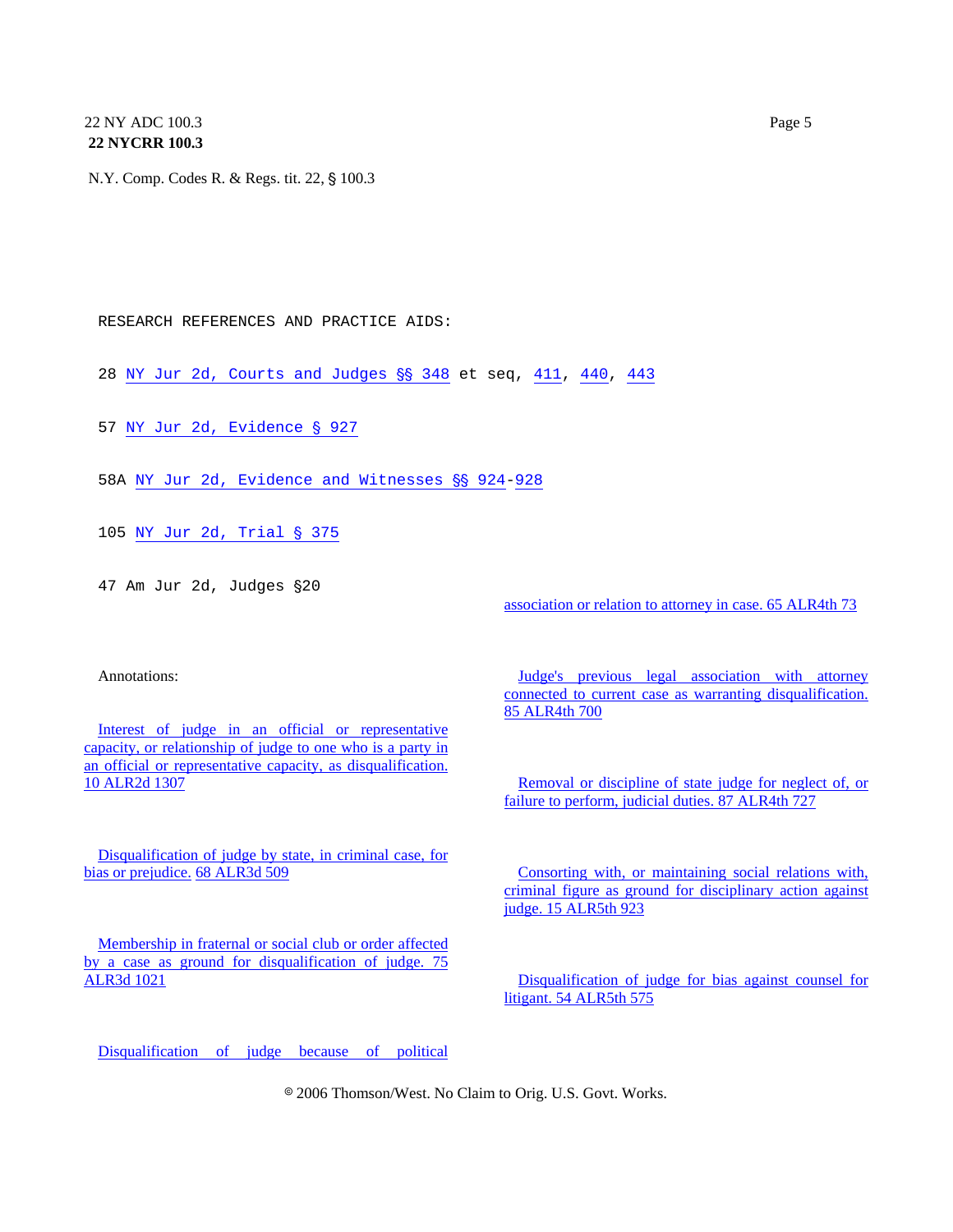#### 1. Validity

#### CASE NOTES:

State trial court judge failed to establish likelihood of success on claim that state code of judicial conduct section prohibiting ex parte communications "concerning a pending or impending proceeding" was unconstitutionally vague, as required to preliminarily enjoin enforcement of the code section; judge used his specific factual scenario to demonstrate what he saw as the vagueness of the language. Connor v. New York State Com'n on Judicial Conduct, 2003, 260 F.Supp.2d 517

## CASE NOTES:

State trial court judge failed to establish likelihood of success on claim that state judicial conduct code section requiring judge to disqualify himself when impartiality might be questioned was vague, as required to preliminarily enjoin enforcement of the code, although judge claimed that code section did not prohibit recusal for "spurious reasons"; "bias" and "prejudice" required no statutory definition to put judges on notice. Connor v. New York State Com'n on Judicial Conduct, 2003, 260 F.Supp.2d 517

2. Generally

CASE NOTES:

Removal of town court justice was warranted as a sanction for conduct which included converting escrow funds and retaliating against district attorney who made complaint against justice. In re Cerbone, 2004, 812

# N.E.2d 932, 780 N.Y.S.2d 106, 2 N.Y.3d 479

#### CASE NOTES:

On review of record, court concluded that record disclosed serious administrative failings in petitioner's handling of cases in issue, but no persistent or deliberate neglect of his judicial duties rising to level of misconduct. Matter of Greenfield, 1990, 557 N.E.2d 1177, 558 N.Y.S.2d 881, 76 N.Y.2d 293

## CASE NOTES:

Town justice who allowed attorney to accept guilty pleas, who allowed attorney to determine amount of fines to be paid by defendants, who allowed attorney to enter disposition of cases on official court records, and who made deceptive responses to Administrative Law Judge's inquiry into allegation of improper delegation of judicial duties violates 22 NYCRR  $$100.3(a)(4)$  re according party right to be heard and avoiding ex parte communications. Matter of Greenfeld, 1988, 521 N.E.2d 768, 526 N.Y.S.2d 810, 71 N.Y.2d 389

#### CASE NOTES:

Indictment charging judge with receiving reward for official misconduct in second degree was insufficient, where judge's duty as public servant was defined solely by reference to Rules of Judicial Conduct. People v. Garson (2 Dept. 2005) 793 N.Y.S.2d 539, 17 A.D.3d 695, leave to appeal granted 834 N.E.2d 1266, 801 N.Y.S.2d 256, 5 N.Y.3d 762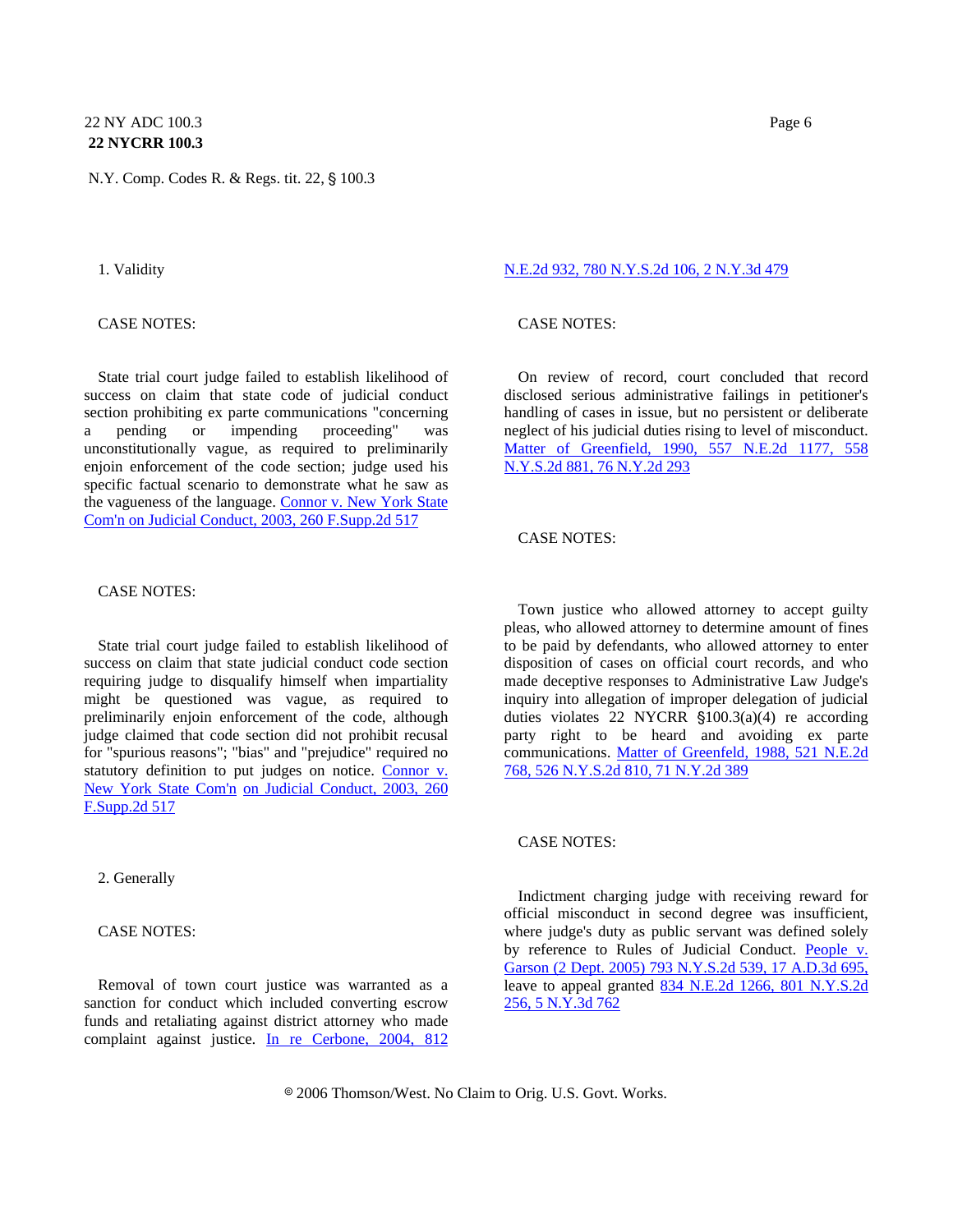#### CASE NOTES:

Absent an express violation of statute providing for disqualification of judge by reason of interest or consanguinity, the decision on a recusal motion based upon alleged bias and prejudice is generally a matter of the court's personal conscience and discretion. Chang v. SDI Intern. Inc. (2 Dept. 2005) 792 N.Y.S.2d 92, 15 A.D.3d 520

CASE NOTES:

Before an appearance of impropriety can be imputed or a conflict created, some other factor needs to be present that creates an interest that could be substantially affected by the outcome of the proceeding. Matter of Emory CC (3 Dept. 1993) 606 N.Y.S.2d 99, 199 A.D.2d 932, leave to appeal dismissed 634 N.E.2d 600, 612 N.Y.S.2d 104, 83 N.Y.2d 837

### CASE NOTES:

Presence of a factor that creates an interest that could be substantially affected, and any action required thereby, are decisions best left to the trial judge's discretion. Matter of Emory CC (3 Dept. 1993) 606 N.Y.S.2d 99, 199 A.D.2d 932, leave to appeal dismissed 634 N.E.2d 600, 612 N.Y.S.2d 104, 83 N.Y.2d 837

### CASE NOTES:

Judge has an obligation to deny insufficient recusal motions and should not recuse himself in the absence of a valid legal reason. People v. Diaz, 1986, 498 N.Y.S.2d 698, 130 Misc.2d 1024

3. Professional competence

## CASE NOTES:

Judge's removal from office as sanction for misconduct was warranted, where she filed late, incomplete, and false quarterly reports and maintained a persistent backlog, with some delays of longer than two years, despite repeated administrative efforts to assist her; judge's conduct demonstrated that she was either unwilling or unable to discharge her judicial duties. In re Washington, 2003, 800 N.E.2d 348, 768 N.Y.S.2d 175, 100 N.Y.2d 873

### CASE NOTES:

Town court justice's neglect of more than 100 cases for a period of over eight months in spite of repeated reminders from court personnel, the town board, and state auditors, was willful violation of rule governing judicial conduct requiring judges to perform their duties impartially and diligently. In re Assini, 1999, 720 N.E.2d 882, 698 N.Y.S.2d 605, 94 N.Y.2d 26

### CASE NOTES:

City Court judge who improperly committed defendants to jail without bail was censured rather than removed from office. Matter of LaBelle, 1992, 591 N.E.2d 1156, 582 N.Y.S.2d 970, 79 N.Y.2d 350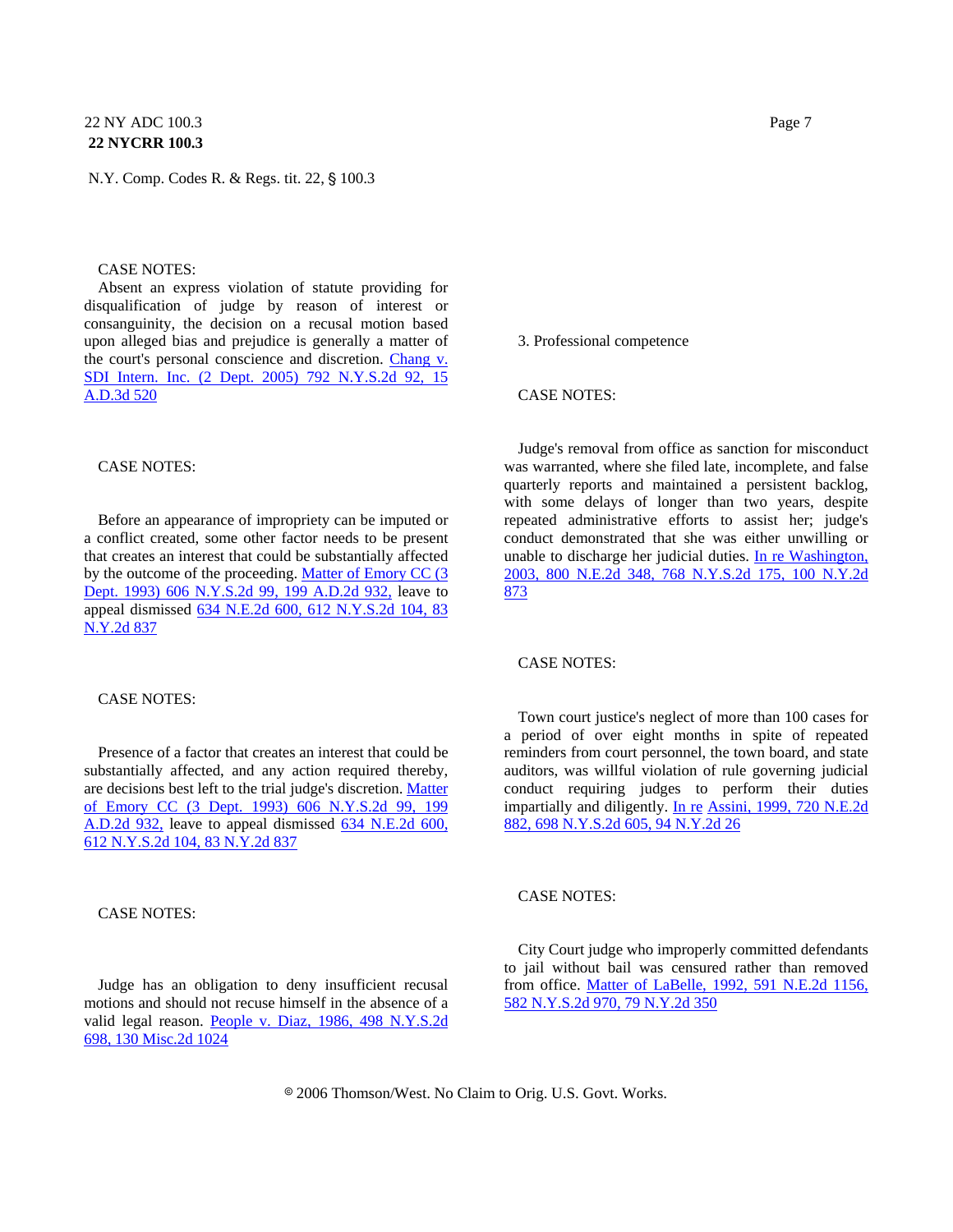#### CASE NOTES:

Reviewing confirmed charges, Court of Appeals agreed with Commission that petitioner's continuance in office of Town Court Justice would pose threat to proper administration of justice; her conduct displayed lack of basic qualities of fairness, impartiality and self-restraint. Matter of Tyler, 1990, 553 N.E.2d 1316, 554 N.Y.S.2d 806, 75 N.Y.2d 525, reargument denied 559 N.E.2d 681, 559 N.Y.S.2d 987, 76 N.Y.2d 773

4. Partisan interests

CASE NOTES:

Conduct by judge in ex parte communication conveying the impression that his rulings will be based on his allegiance and loyalty to former political leader jeopardizes the public confidence in the integrity and impartiality of the judiciary and warrants removal from office. Matter of Levine, 1989, 545 N.E.2d 1205, 546 N.Y.S.2d 817, 74 N.Y.2d 294

### CASE NOTES:

Motion court was not statutorily disqualified from deciding motion to dismiss action to annul foreclosure sale based on its ownership of stock in mortgagee's parent corporation; court did not have stock in the mortgagee, and no motion to recuse was made based on court's ownership of stock in parent or any other corporation. DeRosa v. Chase Manhattan Mortg. Corp. (1 Dept. 2004) 782 N.Y.S.2d 5, 10 A.D.3d 317

CASE NOTES:

Error, if any, on part of judge, who had testified for prosecution in its case-in-chief to establish defendant's prior conviction, to recuse himself from deciding defendant's subsequent motion to vacate judgment of conviction, to avoid any appearance of partiality, did not warrant reversal and a new trial. People v. Saunders (3) Dept. 2003) 753 N.Y.S.2d 620, 301 A.D.2d 869, leave to appeal denied 793 N.E.2d 422, 763 N.Y.S.2d 8, 100 N.Y.2d 542

# CASE NOTES:

Fact that trial judge and his wife had owned stock in defendant corporation did not require judge's disqualification in contractor's action to recover additional compensation for extra work performed under construction contract, where judge and his wife had divested themselves of such stock immediately upon being informed by contractor of the apparent conflict. Barsotti's, Inc. v. Consolidated Edison Co. of New York, Inc. (1 Dept. 1997) 666 N.Y.S.2d 182, 245 A.D.2d 178

## 5. Order and decorum

### CASE NOTES:

Finding that soon-to-retire judge engaged in inappropriate and demeaning conduct toward his secretary, warranting censure, was supported by evidence that he made numerous comments to her of sexual nature, repeatedly touched her without her invitation or consent and, on one occasion, pulled her onto his lap and kissed her mouth without her invitation or consent. In re Shaw, 2001, 747 N.E.2d 1272, 724 N.Y.S.2d 672, 96 N.Y.2d 7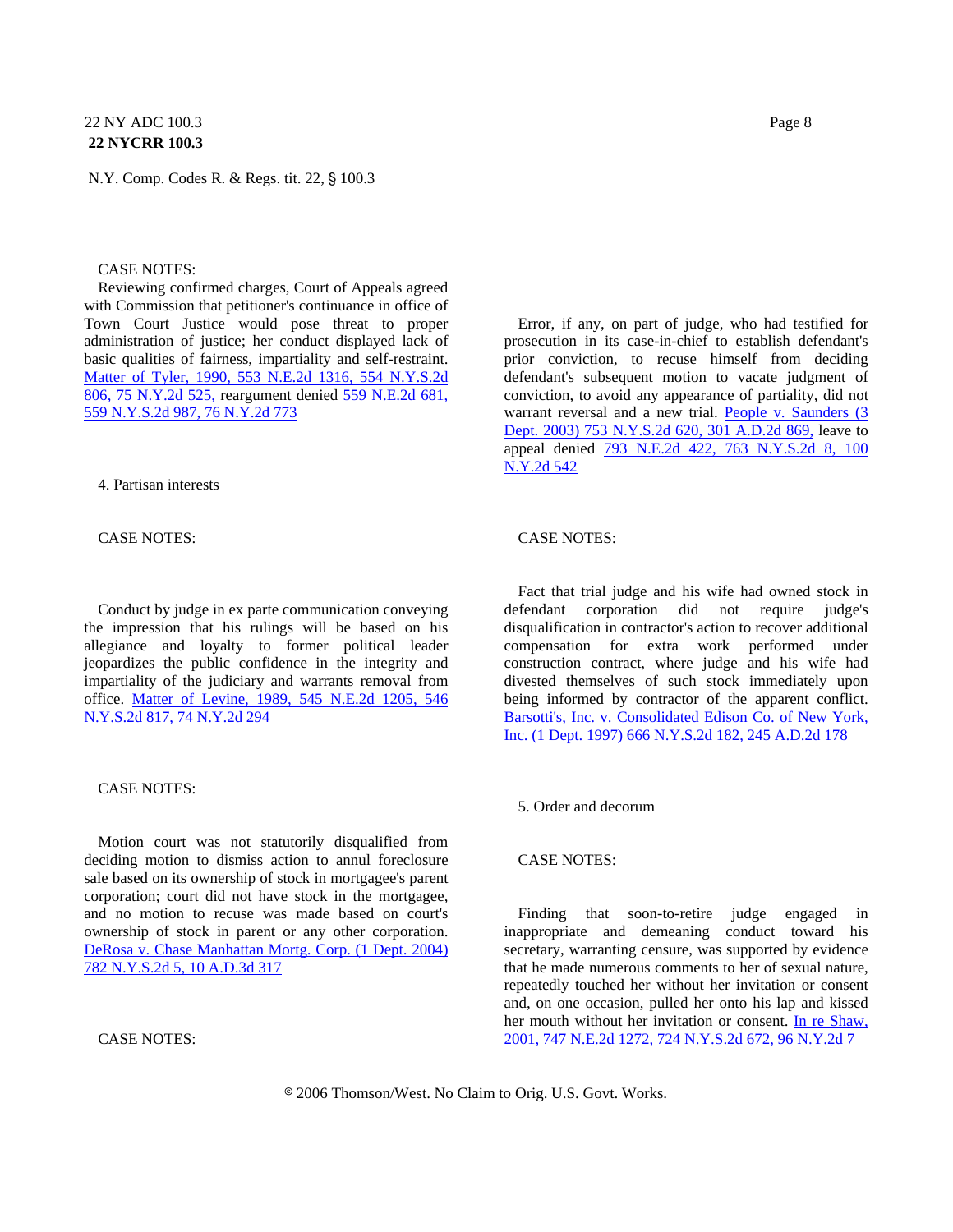Requirement that male attorney wear necktie to court while not requiring same of female attorneys was not unconstitutional sex discrimination and was permissible pursuant to 22 NYCRR  $$100.3(a)(2)$  requiring that judge maintain order and decorum in court, where court could reasonably conclude that, because of fashion differences, a male attorney appearing without necktie lacked proper decorum whereas female attorney not wearing necktie was not subject to that criticism. Devine v. Lonschein, 1985, 621 F.Supp. 894, affirmed 800 F.2d 1127

## CASE NOTES:

Town justice's misconduct on and off the bench--including outspoken insensitivity about charges of domestic violence and sexual abuse, uttering profane and disparaging remarks about a complainant who was a former client of his private law practice, and attempting to instigate a criminal complaint to benefit a friend and client--constituted a serious abuse of judicial authority and demonstrated a pattern of serious disregard for the standards of judicial conduct; and, as such, warranted a sanction of removal from office. In re Romano, 1999, 712 N.E.2d 1216, 690 N.Y.S.2d 849, 93 N.Y.2d 161

6. Comportment

### CASE NOTES:

Reviewing confirmed charges, Court of Appeals agreed with Commission that petitioner's continuance in office of Town Court Justice would pose threat to proper administration of justice; her conduct displayed lack of basic qualities of fairness, impartiality and self-restraint. Matter of Tyler, 1990, 553 N.E.2d 1316, 554 N.Y.S.2d CASE NOTES:

806, 75 N.Y.2d 525, reargument denied 559 N.E.2d 681, 559 N.Y.S.2d 987, 76 N.Y.2d 773

7. Ex Parte communications

CASE NOTES:

City Court judge who improperly committed defendants to jail without bail was censured rather than removed from office. Matter of LaBelle, 1992, 591 N.E.2d 1156, 582 N.Y.S.2d 970, 79 N.Y.2d 350

### CASE NOTES:

On review of record, court concluded that record disclosed serious administrative failings in petitioner's handling of cases in issue, but no persistent or deliberate neglect of his judicial duties rising to level of misconduct. Matter of Greenfield, 1990, 557 N.E.2d 1177, 558 N.Y.S.2d 881, 76 N.Y.2d 293

#### CASE NOTES:

Reviewing confirmed charges, Court of Appeals agreed with Commission that petitioner's continuance in office of Town Court Justice would pose threat to proper administration of justice; her conduct displayed lack of basic qualities of fairness, impartiality and self-restraint. Matter of Tyler, 1990, 553 N.E.2d 1316, 554 N.Y.S.2d 806, 75 N.Y.2d 525, reargument denied 559 N.E.2d 681, 559 N.Y.S.2d 987, 76 N.Y.2d 773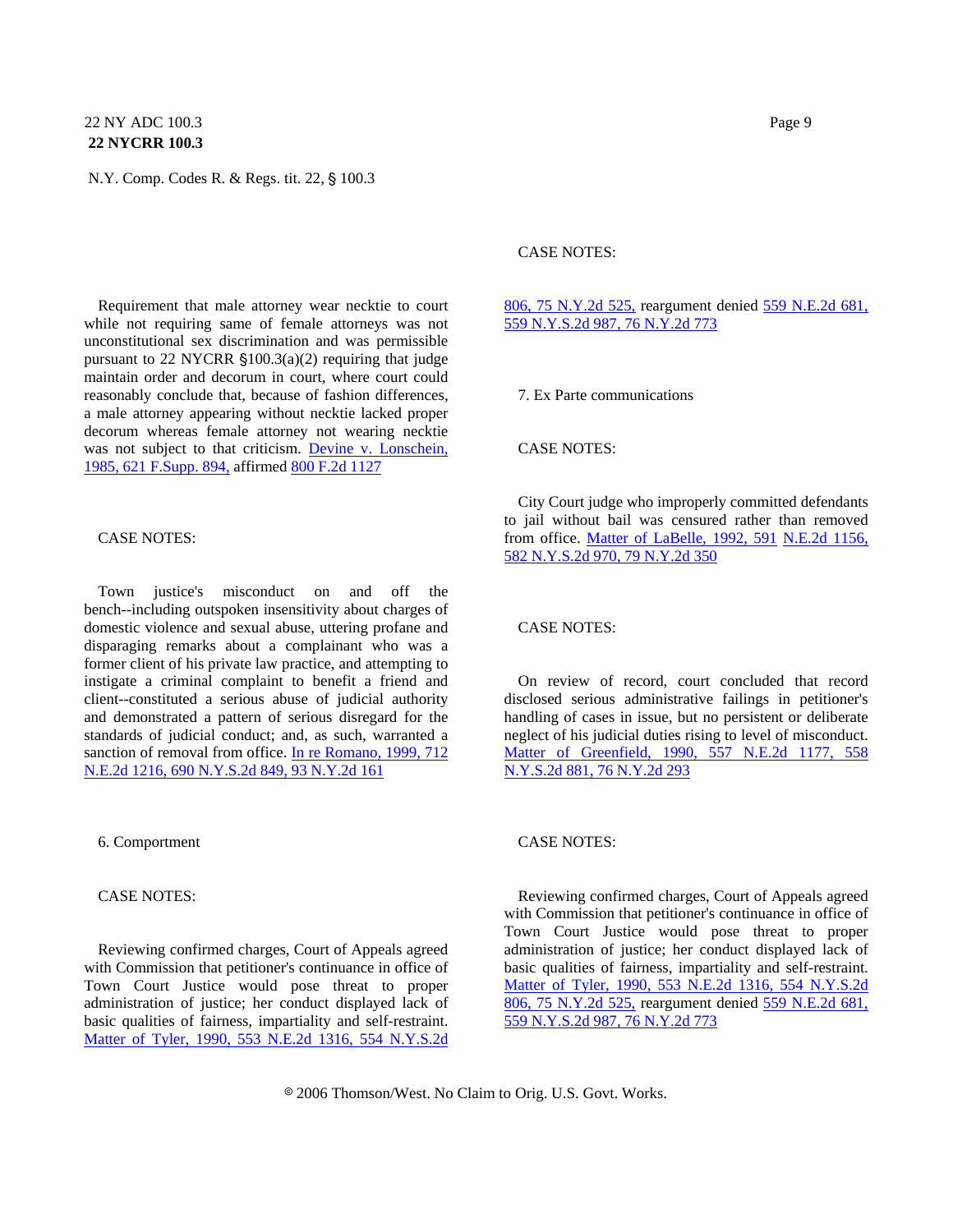#### CASE NOTES:

Town Court Justice, who routinely sought out and interviewed witnesses outside of court and made judgments based on their unsworn ex parte communications, who berated teen-age boy whom he believed to be carrying open container outside restaurant and used intemperate language and threatened harsh punishment if boy appeared in his court, who on one occasion arraigned and accepted guilty plea from and sentenced person appearing before him as complaining witness in unrelated manner although no accusatory instrument was filed and person was never informed of charges, who failed to disqualify himself from hearing two criminal cases even though he was witness to event underlying charges, and who accepted guilty plea from teen-ager based on teen- ager's statement which implicated third person in alleged crime which Town Justice had heard about through private conversation, violated 22 NYCRR  $$100.3(a)(4)$  re avoiding ex parte communications. Matter of VonderHeide, 1988, 532 N.E.2d 1252, 536 N.Y.S.2d 24, 72 N.Y.2d 658

## CASE NOTES:

Town Court Justice, who routinely sought out and interviewed witnesses outside of court and made judgments based on their unsworn ex parte communications, who berated teen-age boy whom he believed to be carrying open container outside restaurant and used intemperate language and threatened harsh punishment if boy appeared in his court, who on one occasion arraigned and accepted guilty plea from and sentenced person appearing before him as complaining witness in unrelated manner although no accusatory instrument was filed and person was never informed of charges, who failed to disqualify himself from hearing two criminal cases even though he was witness to event underlying charges, and who accepted guilty plea from teen-ager based on teen- ager's statement which implicated third person in alleged crime which Town

Justice had heard about through private conversation, violated 22 NYCRR  $\S 100.3(c)(1)(i)$  re disqualifying oneself in proceedings where impartiality may be questioned because of personal knowledge of disputed facts. Matter of VonderHeide, 1988, 532 N.E.2d 1252, 536 N.Y.S.2d 24, 72 N.Y.2d 658

## CASE NOTES:

Judge's alleged violation of Rules of Chief Administrator prohibiting unauthorized ex parte communications and lending the prestige of judicial office to advance private interests could not satisfy violation of duty element of receiving reward for official misconduct in the second degree; even if such rules were binding on judge via constitutional command, such rules were not designed as a basis for criminal prosecution. People v. Garson, 2004, 775 N.Y.S.2d 827, 4 Misc.3d 258, affirmed 793 N.Y.S.2d 539, 17 A.D.3d 695, leave to appeal granted 834 N.E.2d 1266, 801 N.Y.S.2d 256, 5 N.Y.3d 762

### CASE NOTES:

There is a general presumption that ex parte applications for judicial subpoenas duces tecum are improper. People v. Owens, 1999, 701 N.Y.S.2d 602, 182 Misc.2d 794

8. Amicus briefs

CASE NOTES: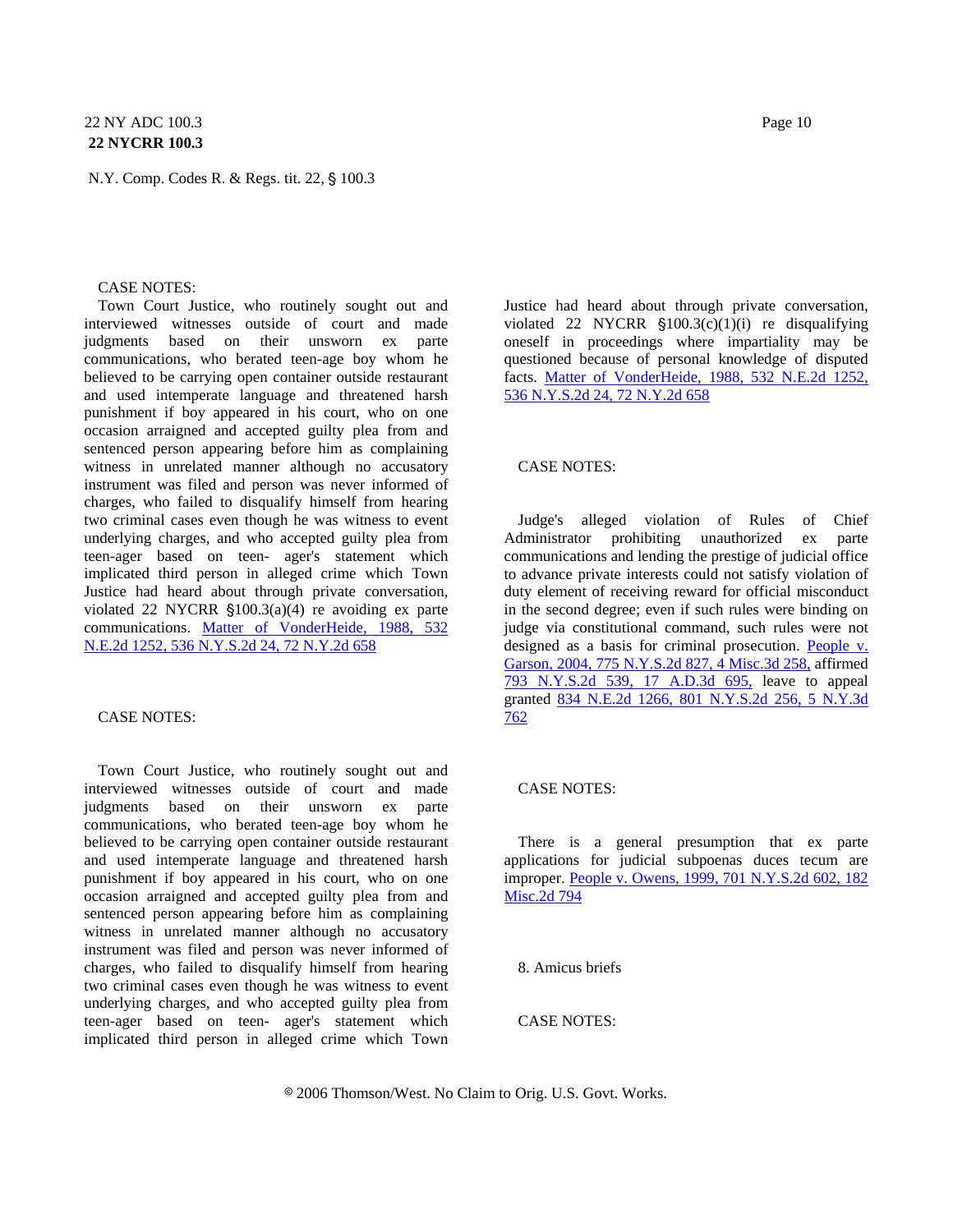Non-profit education organization and city bar association made showing sufficient for Supreme Court to sign orders to show cause with respect to their motions for amicus curiae status in state senator's Article 78 proceeding alleging that proposed reorganization of CASE NOTES:

In deciding whether to grant amicus curiae status, Supreme Court would consider, as fourth among five factors, whether case concerned questions of important public interest. New York State Senator Kruger v. Bloomberg, 2003, 768 N.Y.S.2d 76, 1 Misc.3d 192

## CASE NOTES:

In deciding whether to grant amicus curiae status, Supreme Court would consider, as fourth among five factors, whether amicus curiae application or status would substantially prejudice rights of parties, including delaying original action/proceeding. New York State Senator Kruger v. Bloomberg, 2003, 768 N.Y.S.2d 76, 1 Misc.3d 192

### CASE NOTES:

In deciding whether to grant amicus curiae status, Supreme Court would consider, as third among five factors, whether affidavit/affirmation in support indicated showing that parties were not capable of full and adequate presentation and that movant could remedy such deficiency, or indicated that movant would invite Court's attention to law or arguments which might otherwise escape its consideration, or indicated that its amicus brief would otherwise be of special assistance to the Court. New York State Senator Kruger v. Bloomberg, 2003, 768 N.Y.S.2d 76, 1 Misc.3d 192

public school system violated Election Law. New York State Senator Kruger v. Bloomberg, 2003, 768 N.Y.S.2d 76, 1 Misc.3d 192

### CASE NOTES:

In deciding whether to grant amicus curiae status, Supreme Court would consider, as second among five factors, whether affidavit/affirmation in support indicated movant's interest in issues to be briefed and set forth the issues, with proposed brief attached. New York State Senator Kruger v. Bloomberg, 2003, 768 N.Y.S.2d 76, 1 Misc.3d 192

### CASE NOTES:

In deciding whether to grant amicus curiae status, Supreme Court would consider, as first among five factors, whether movant moved by order to show cause; motion by order to show cause would be preferable procedure as Supreme Court could then set expeditious return date and procedure for providing notice by specifying how parties were to be served, so as not to interfere with main action. New York State Senator Kruger v. Bloomberg, 2003, 768 N.Y.S.2d 76, 1 Misc.3d 192

## CASE NOTES:

The Supreme Court can set conditions on the granting of amicus status, such as limiting or denying oral argument, and even has the discretion, in an appropriate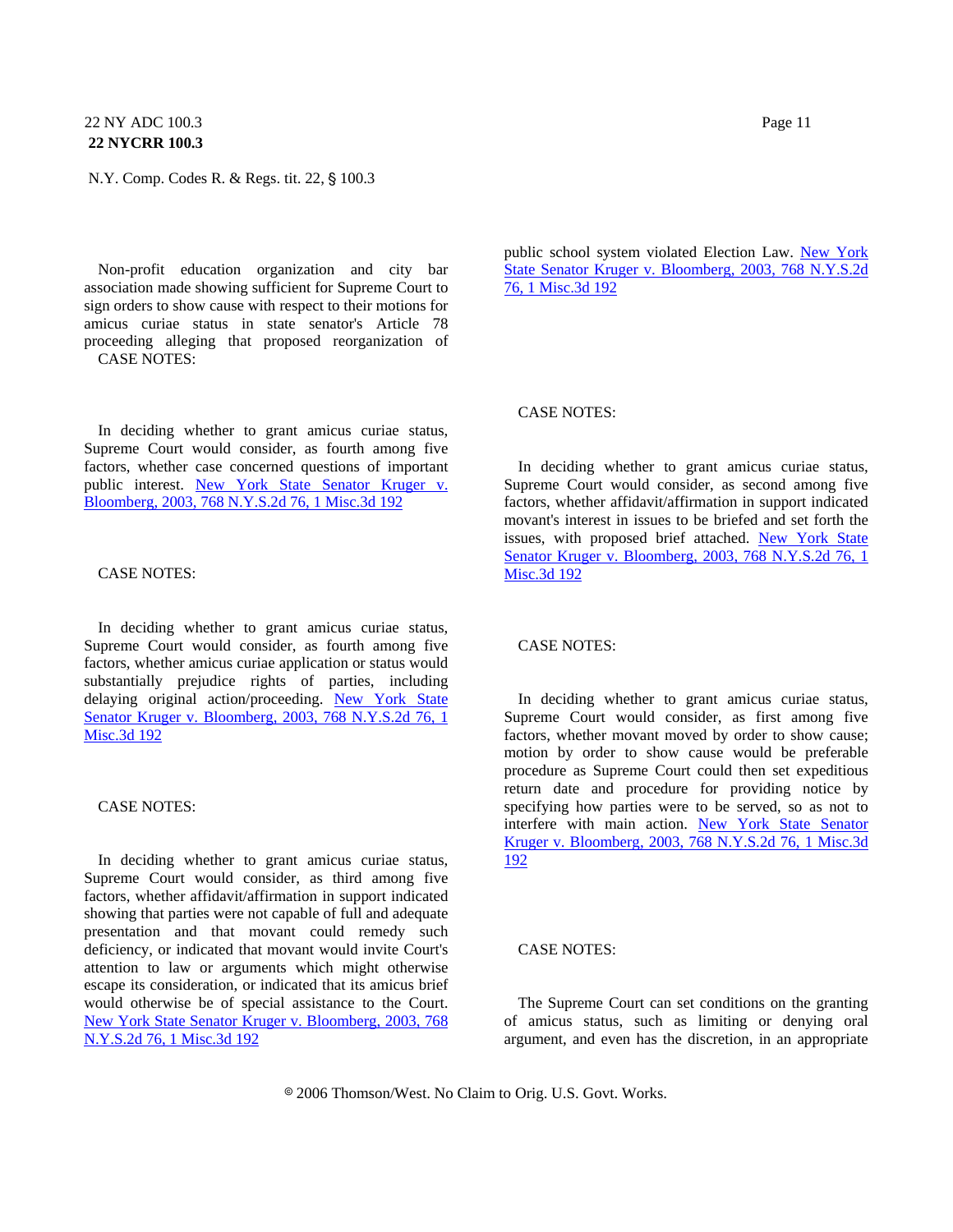# 22 NY ADC 100.3 Page 12 **22 NYCRR 100.3**

N.Y. Comp. Codes R. & Regs. tit. 22, § 100.3

case, to allow the amicus to ask questions of a witness. New York State Senator Kruger v. Bloomberg, 2003, 768 N.Y.S.2d 76, 1 Misc.3d 192

## CASE NOTES:

### CASE NOTES:

If the granting of amicus curiae status might delay a case, the Supreme Court can deny the application in its discretion. New York State Senator Kruger v. Bloomberg, 2003, 768 N.Y.S.2d 76, 1 Misc.3d 192

## CASE NOTES:

The same considerations which persuade the Supreme Court to deny intervention by permission may come to play in denying a request for amicus status. New York State Senator Kruger v. Bloomberg, 2003, 768 N.Y.S.2d 76, 1 Misc.3d 192

#### CASE NOTES:

Where all possible points of view have been represented by counsel, an application to appear as amicus will be denied, as nothing would be served by allowing additional appearances. New York State Senator Kruger v. Bloomberg, 2003, 768 N.Y.S.2d 76, 1 Misc.3d 192

CASE NOTES:

An amicus curiae is not a party, and cannot assume the

functions of a party; he must accept the case before the court with issues made by the parties, and may not control the litigation. New York State Senator Kruger v. Bloomberg, 2003, 768 N.Y.S.2d 76, 1 Misc.3d 192

Where a person is uniquely qualified to give relevant testimony, the Supreme Court, in the exercise of its discretion, may call the person as amicus curiae to give testimony. New York State Senator Kruger v. Bloomberg, 2003, 768 N.Y.S.2d 76, 1 Misc.3d 192

CASE NOTES:

Where the movant seeking amicus curiae status begs leave of the Supreme Court to intervene as a party, but asserts no right against anyone, nor claims a duty owing by anyone, he may nevertheless be of assistance to the Court as amicus curiae, and be allowed to introduce argument, authority, or evidence to protect his interests. New York State Senator Kruger v. Bloomberg, 2003, 768 N.Y.S.2d 76, 1 Misc.3d 192

#### CASE NOTES:

Where the Supreme Court needs to obtain the advice of a disinterested expert on the law applicable to a proceeding before the Court, it can invite the expert to file a brief amicus curiae, provided that it gives notice to the parties of the person consulted and a copy of such advice, and affords the parties reasonable opportunity to respond. New York State Senator Kruger v. Bloomberg, 2003, 768 N.Y.S.2d 76, 1 Misc.3d 192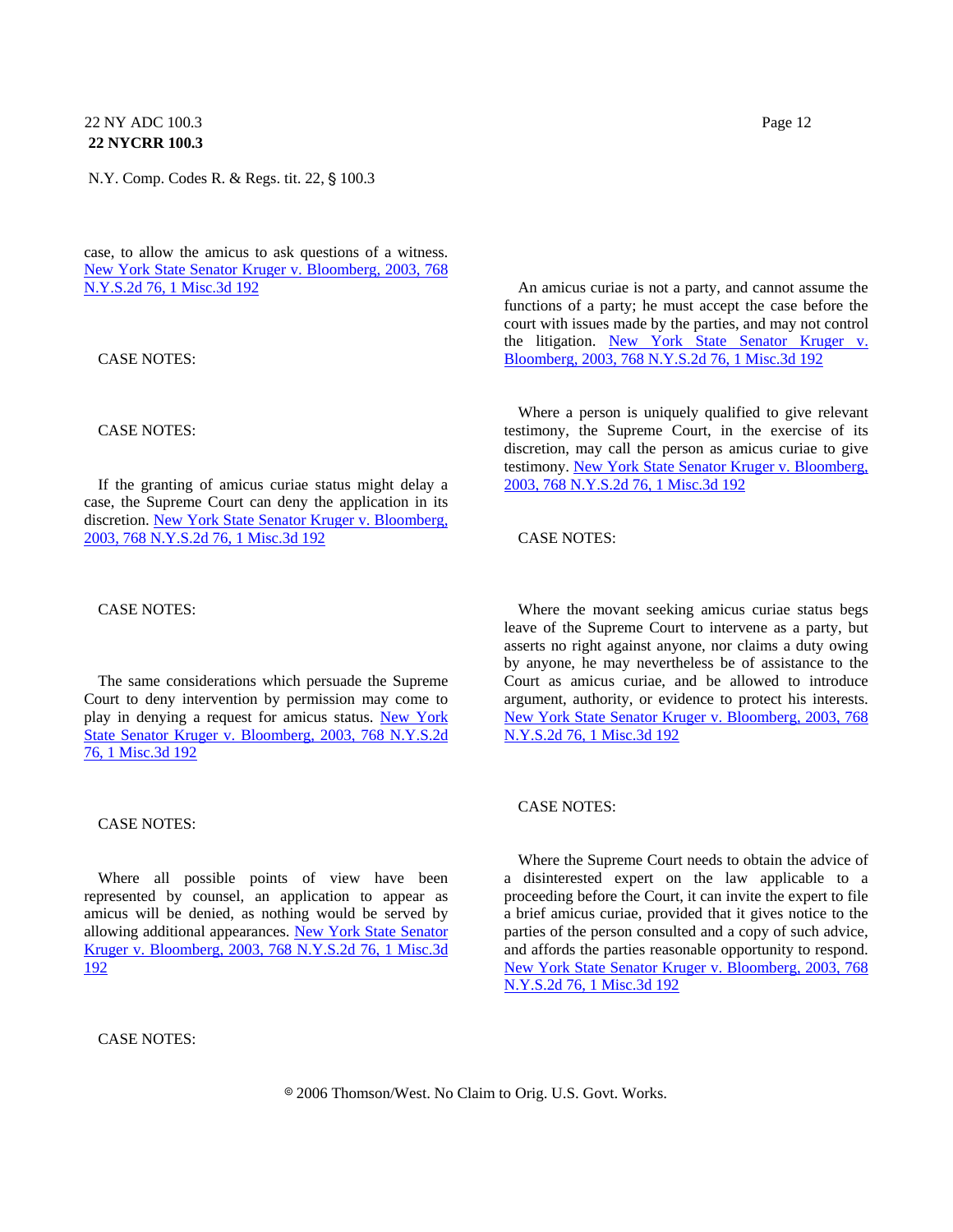9. Public comment

CASE NOTES:

Conduct of town court justice, after signing a search warrant authorizing search of company's premises for

### CASE NOTES:

Conduct by judge in ex parte communication conveying the impression that his rulings will be based on his allegiance and loyalty to former political leader jeopardizes the public confidence in the integrity and impartiality of the judiciary and warrants removal from office. Matter of Levine, 1989, 545 N.E.2d 1205, 546 N.Y.S.2d 817, 74 N.Y.2d 294

#### CASE NOTES:

Judges and their representatives are expressly forbidden from publicly commenting about matters pending before them; order granting motion to quash plaintiff's subpoena duces tecum unanimously affirmed. Baghoomian v. Basquiat (1 Dept. 1990) 561 N.Y.S.2d 212, 167 A.D.2d 124

10. Personal bias or prejudice

CASE NOTES:

Under both federal constitutional and New York law, defendant's due process rights were not violated by trial

environmental violations, in telephoning the company's attorney and informing him of the impending search, was misconduct warranting removal from office, even if the judge did not phone the attorney to tip him off about the search warrant, but acted merely out of anger concerning the company's alleged conduct. In re Gibbons, 2002, 778 N.E.2d 1041, 749 N.Y.S.2d 211, 98 N.Y.2d 448

judge's refusal to recuse himself for bias or prejudice, given judge's certainty that he could be fair and impartial; trial judge, who participated in plea bargaining and attempted to induce defendant to take a plea, made comments concerning his assessment of strength of the evidence against defendant based upon information acquired when he presided over trial of co-perpetrator. McMahon v. Hodges, 2002, 225 F.Supp.2d 357, reversed 382 F.3d 284

## CASE NOTES:

Removal was appropriate sanction for town justice who violated regulations which governed the handling of court funds, in failing to deposit funds in his official account within 72 hours of receipt and in failing to remit funds in timely manner, and who acted in retaliatory manner toward two attorneys and one attorney's client based upon animosity existing between them. In re Corning, 2000, 741 N.E.2d 117, 718 N.Y.S.2d 272, 95 N.Y.2d 450

#### CASE NOTES:

Judge created appearance of partiality by not recusing himself or disclosing relevant facts while presiding over cases involving party to whom he owed money; these actions warranted removal. Matter of Murphy, 1993, 626 N.E.2d 48, 605 N.Y.S.2d 232, 82 N.Y.2d 491

CASE NOTES: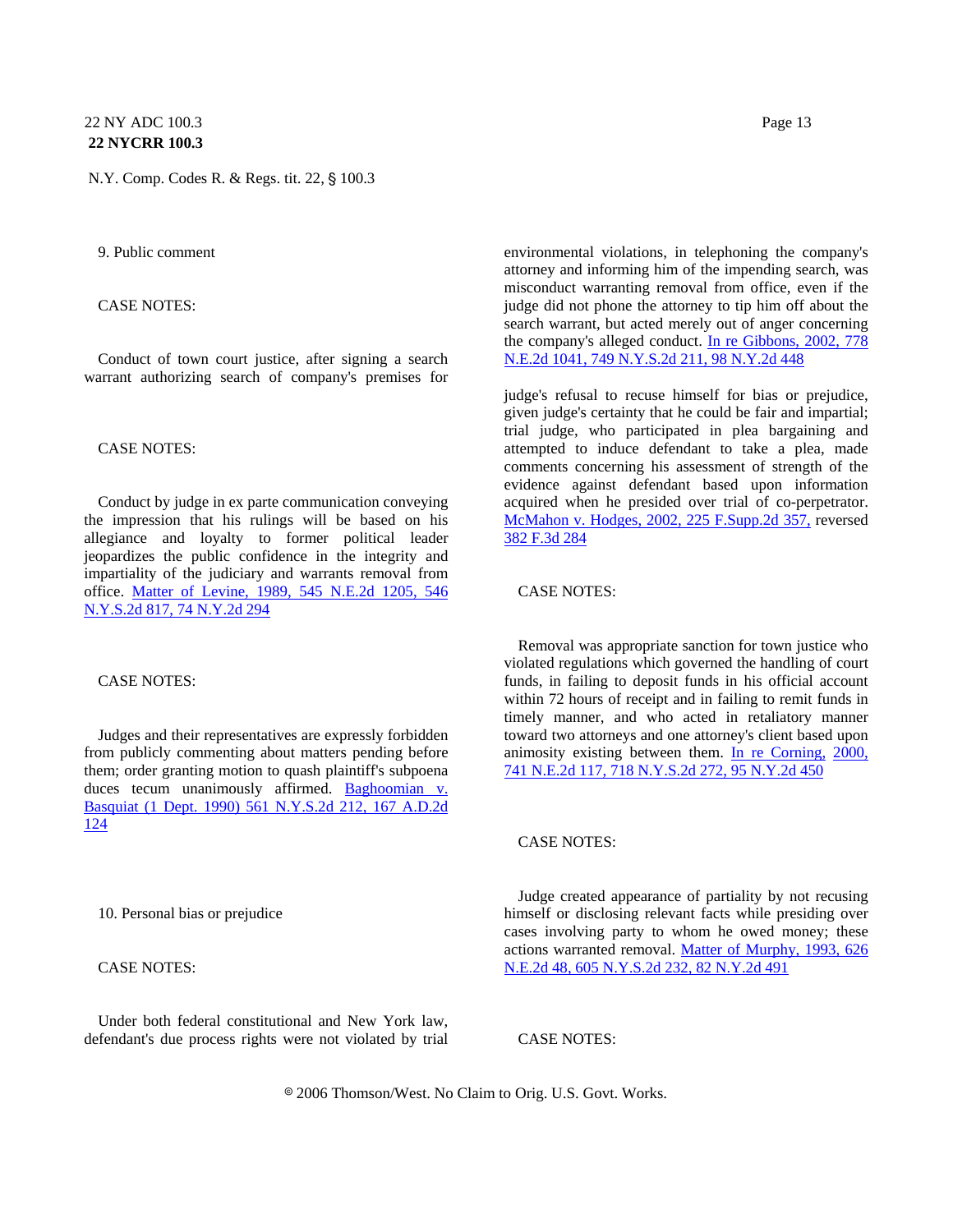Town Court Justice, who routinely sought out and interviewed witnesses outside of court and made judgments based on their unsworn ex parte communications, who berated teen-age boy whom he believed to be carrying open container outside restaurant and used intemperate language and threatened harsh punishment if boy appeared in his court, who on one occasion arraigned and accepted guilty plea from and sentenced person appearing before him as complaining witness in unrelated manner although no accusatory instrument was filed and person was never informed of charges, who failed to disqualify himself from hearing two criminal cases even though he was witness to event underlying charges, and who accepted guilty plea from teen-ager based on teen- ager's statement which implicated third person in alleged crime which Town Justice had heard about through private conversation, violated 22 NYCRR  $$100.3(c)(1)(i)$  re disqualifying oneself in proceedings where impartiality may be questioned because of personal knowledge of disputed facts. Matter of VonderHeide, 1988, 532 N.E.2d 1252, 536 N.Y.S.2d 24, 72 N.Y.2d 658

## CASE NOTES:

Husband failed to establish that supreme court was openly hostile and prejudiced against him in his divorce action and biased in favor of his wife, as could have affected his due process right to a fair trial or required a trial de novo of the issues, where court merely attempted to keep respective parties focused upon a succinct presentation of evidence relevant to issues to be decided, and court had such power in order to insure an orderly and expeditious trial. Douglas v. Douglas (3 Dept. 2001) 722 N.Y.S.2d 87, 281 A.D.2d 709

CASE NOTES:

Mandatory recusal was not warranted merely because pro se litigant was the spouse of the judge's opponent in a prior election. People v. T & C Design, Inc., 1998, 680 N.Y.S.2d 832, 178 Misc.2d 971

## CASE NOTES:

County Court's remarks to co-defendant in prior proceeding some years earlier "not to appear before court again" do not, standing alone, establish that County Court's impartiality might be reasonably questioned under 22 NYCRR §100.3[c][1]. People v. Cline (3 Dept. 1993) 596 N.Y.S.2d 925, 192 A.D.2d 957, leave to appeal denied 619 N.E.2d 668, 601 N.Y.S.2d 590, 81 N.Y.2d 1071

### CASE NOTES:

Trial court did not err in denying recusal motion, under 22 NYCRR §100.3[c], where defendant established no more than tenuous relationship between court and plaintiff's brokerage services. Muriel Siebert & Co., Inc. v. Ponmany (1 Dept. 1993) 593 N.Y.S.2d 1010, 190 A.D.2d 544, Unreported

#### CASE NOTES:

Judge did not abuse his discretion by refusing to recuse himself from case because alleged victim held position of Chief Clerk of Supreme and County Courts for County of Niagara where record contained no suggestion that judge's impartiality might reasonably be challenged. People v. Bibbs (4 Dept. 1991) 578 N.Y.S.2d 297, 177 A.D.2d 1056, appeal denied 590 N.E.2d 1206, 582 N.Y.S.2d 78, 79 N.Y.2d 918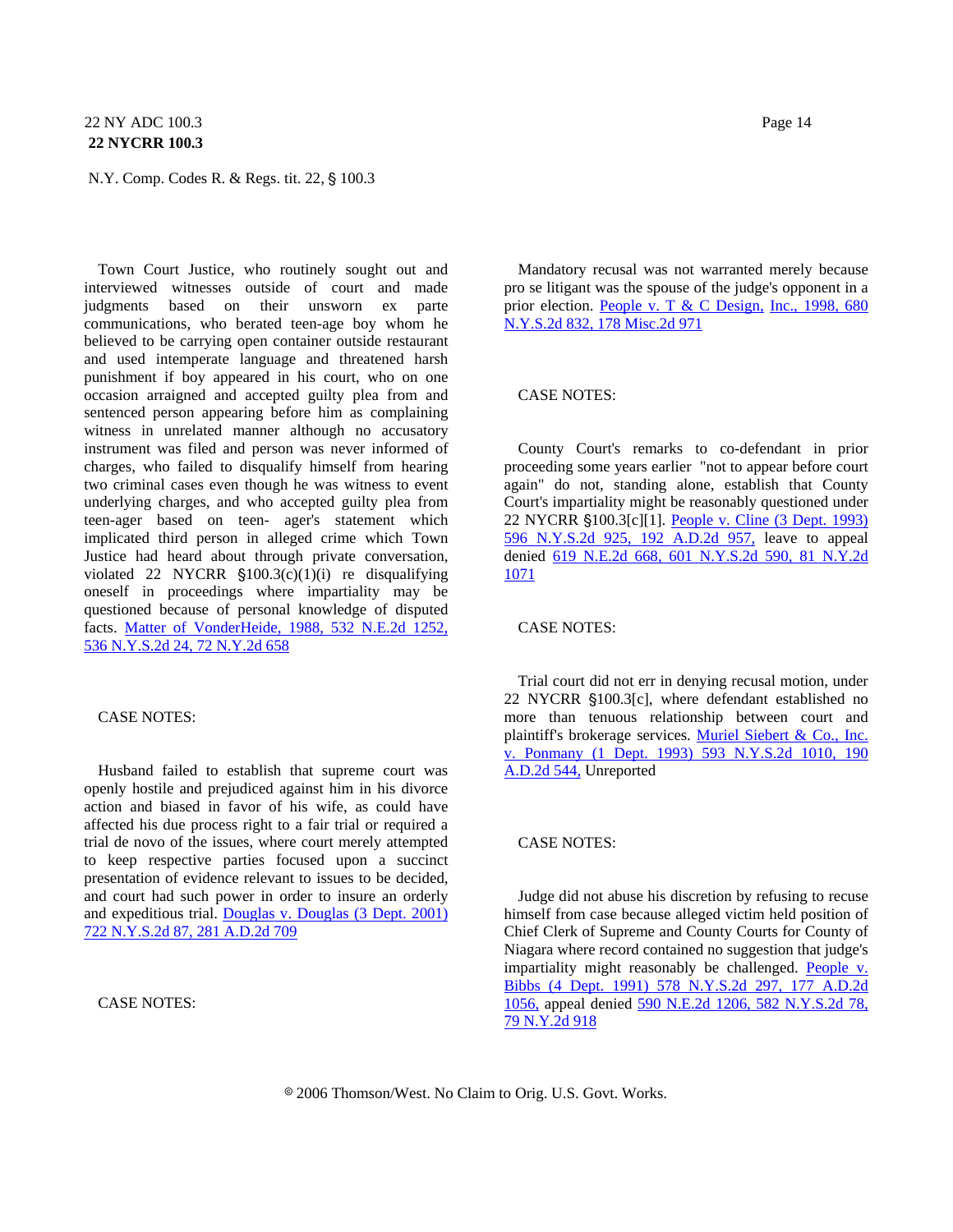#### CASE NOTES:

Judge should have disqualified himself from a proceeding wherein questions were raised regarding his impartiality; allegations and documentary evidence of a party raising serious questions as to the relationship between the judge and the party could easily be

Fact that court requested appointment of special prosecutor to conduct independent investigation of certain prosecutorial and police conduct which court observed during course of two prior trials, including murder prosecution of defendant, did not establish personal bias and prejudice on part of court against People in their prosecution of defendant. People v. Diaz, 1986, 498 N.Y.S.2d 698, 130 Misc.2d 1024

#### CASE NOTES:

Fact that court requested appointment of special prosecutor to conduct independent investigation of certain prosecutorial and police conduct which court observed during course of two prior trials, including murder prosecution of defendant, did not place court in accusatory posture with respect to office of District Attorney of Suffolk County so as to require court to recuse itself from presiding over defendant's case. People v. Diaz, 1986, 498 N.Y.S.2d 698, 130 Misc.2d 1024

### CASE NOTES:

For bias and prejudice to disqualify a judge, it must stem from an extrajudicial source and result in an opinion on the merits on some basis other than what the judge learned from his participation in the case; it should not result from conduct which the court observed during

interpreted as affecting the judge's impartiality. Leombruno v. Leombruno (3 Dept. 1989) 540 N.Y.S.2d 925, 150 A.D.2d 902

CASE NOTES:

course of his function as a trial judge. People v. Diaz, 1986, 498 N.Y.S.2d 698, 130 Misc.2d 1024

11. Family relationship

## CASE NOTES:

Petitioner admittedly presided over six cases involving relatives in violation of the Rules and Canons governing judicial conduct; this alone makes removal the appropriate sanction. Matter of Wait, 1986, 490 N.E.2d 502, 499 N.Y.S.2d 635, 67 N.Y.2d 15

### CASE NOTES:

Any involvement by a judge in cases to which a family member is a party or any similar suggestion of favoritism to family members has been and will continue to be viewed as serious misconduct. Matter of Wait, 1986, 490 N.E.2d 502, 499 N.Y.S.2d 635, 67 N.Y.2d 15

### CASE NOTES:

A judge must recuse herself when her husband has any